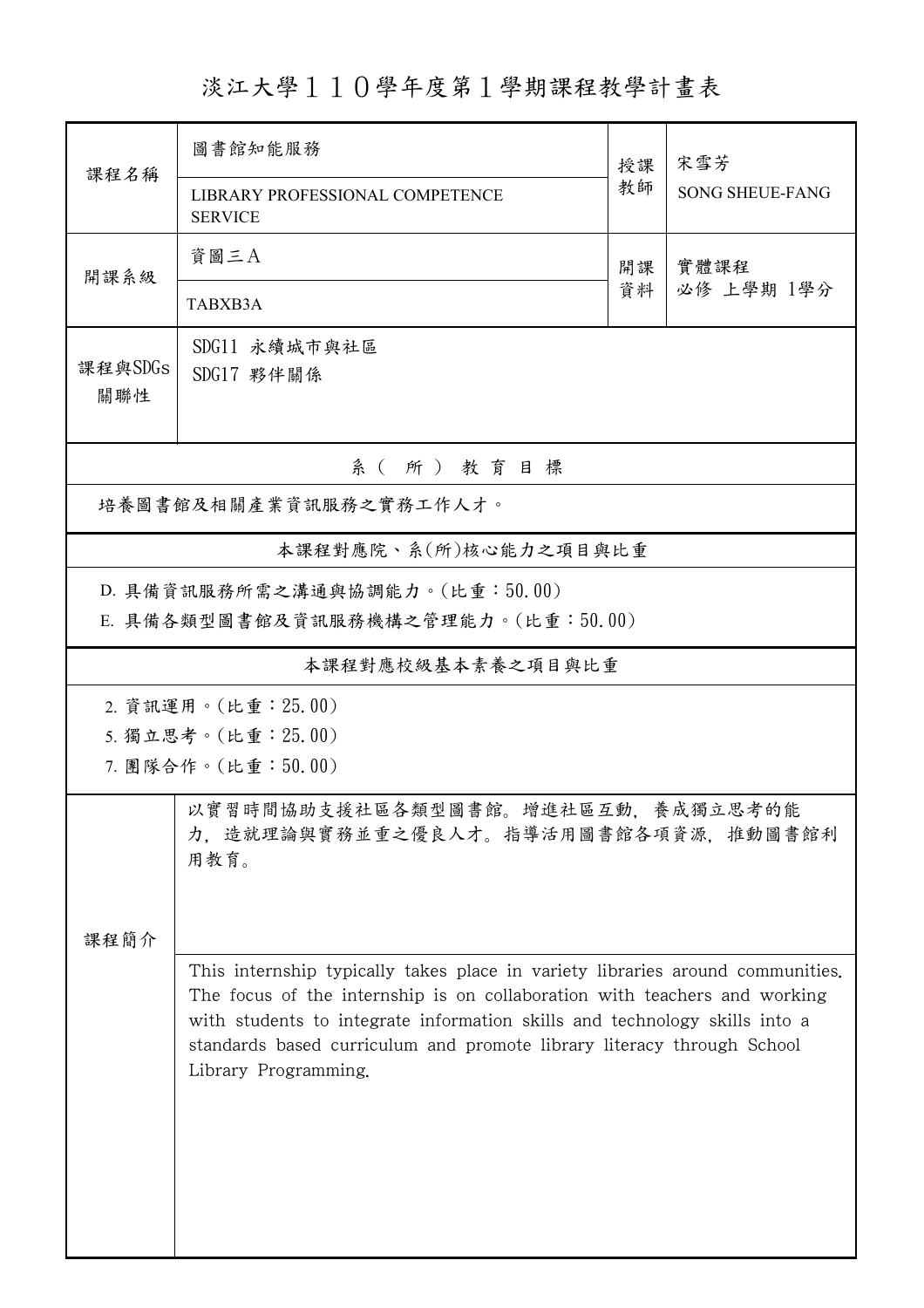## 本課程教學目標與認知、情意、技能目標之對應

將課程教學目標分別對應「認知(Cognitive)」、「情意(Affective)」與「技能(Psychomotor)」 的各目標類型。

一、認知(Cognitive):著重在該科目的事實、概念、程序、後設認知等各類知識之學習。

二、情意(Affective):著重在該科目的興趣、倫理、態度、信念、價值觀等之學習。

三、技能(Psychomotor):著重在該科目的肢體動作或技術操作之學習。

| 序<br>號         | 教學目標(中文)                                                                                         |                                                          |            | 教學目標(英文)                                                                                                                                                                                                                                                                                                                                                |                                       |  |  |  |
|----------------|--------------------------------------------------------------------------------------------------|----------------------------------------------------------|------------|---------------------------------------------------------------------------------------------------------------------------------------------------------------------------------------------------------------------------------------------------------------------------------------------------------------------------------------------------------|---------------------------------------|--|--|--|
|                | 1以實習時間協助支援社區各類型<br>圖書館。2造就理論與實務並重之<br>優良人才。3指導活用圖書館各項<br>資源,推動圖書館利用教育。                           |                                                          |            | 1 Help variety libraries around communities.2<br>Integrate information skills and technology skills.3<br>The implementation and arrangement of library<br>instruction courses.                                                                                                                                                                          |                                       |  |  |  |
| $\overline{2}$ | 以實習時間協助支援社區各類型圖<br>書館。增進社區互動,養成獨立思<br>考的能<br>力、造就理論與實務並重之優良人<br>才。指導活用圖書館各項資源,推動<br>圖書館利用<br>教育。 |                                                          |            | This internship typically takes place in variety<br>libraries around communities.<br>The focus of the internship is on collaboration with<br>teachers and working<br>with students to integrate information skills and<br>technology skills into a<br>standards based curriculum and promote library<br>literacy through School<br>Library Programming. |                                       |  |  |  |
|                | 教學目標之目標類型、核心能力、基本素養教學方法與評量方式                                                                     |                                                          |            |                                                                                                                                                                                                                                                                                                                                                         |                                       |  |  |  |
| 序號             | 目標類型                                                                                             | 院、系 $(\kappa)$<br>核心能力                                   | 校級<br>基本素養 | 教學方法                                                                                                                                                                                                                                                                                                                                                    | 評量方式                                  |  |  |  |
| 1              | 技能                                                                                               | DE                                                       | 257        | 實作、體驗                                                                                                                                                                                                                                                                                                                                                   | 討論(含課堂、線<br>上)、實作、報告(含口<br>頭、書面)、活動參與 |  |  |  |
| 2              | 技能                                                                                               | DE                                                       | 257        | 實作、體驗                                                                                                                                                                                                                                                                                                                                                   | 實作、報告(含口<br>頭、書面)、活動參與                |  |  |  |
|                | 授課進度表                                                                                            |                                                          |            |                                                                                                                                                                                                                                                                                                                                                         |                                       |  |  |  |
| 週次             | 日期起訖                                                                                             |                                                          |            | 內 容 (Subject/Topics)                                                                                                                                                                                                                                                                                                                                    | 備註                                    |  |  |  |
|                | $110/09/22$ ~<br>110/09/28                                                                       | 圖書館知能服務導論、實習說明與分組要點                                      |            |                                                                                                                                                                                                                                                                                                                                                         |                                       |  |  |  |
| 2              | $110/09/29$ ~<br>110/10/05                                                                       | 行前集訓:文化、淡水、新興、鄧公國小、正德國<br>中、竹圍高中、百齡高中、淡水區圖書館、維基、網路<br>等組 |            |                                                                                                                                                                                                                                                                                                                                                         |                                       |  |  |  |
| 3              | $110/10/06$ ~<br>110/10/12                                                                       | 行前集訓演講課程                                                 |            |                                                                                                                                                                                                                                                                                                                                                         |                                       |  |  |  |
| 4              | $110/10/13$ ~<br>110/10/19                                                                       | 選組                                                       |            |                                                                                                                                                                                                                                                                                                                                                         |                                       |  |  |  |
| 5              | $110/10/20$ ~<br>110/10/26                                                                       | 出隊服務                                                     |            |                                                                                                                                                                                                                                                                                                                                                         |                                       |  |  |  |
| 6              | $110/10/27$ ~<br>110/11/02                                                                       | 出隊服務                                                     |            |                                                                                                                                                                                                                                                                                                                                                         |                                       |  |  |  |
| 7              | $110/11/03$ ~<br>110/11/09                                                                       | 出隊服務                                                     |            |                                                                                                                                                                                                                                                                                                                                                         |                                       |  |  |  |
|                |                                                                                                  |                                                          |            |                                                                                                                                                                                                                                                                                                                                                         |                                       |  |  |  |